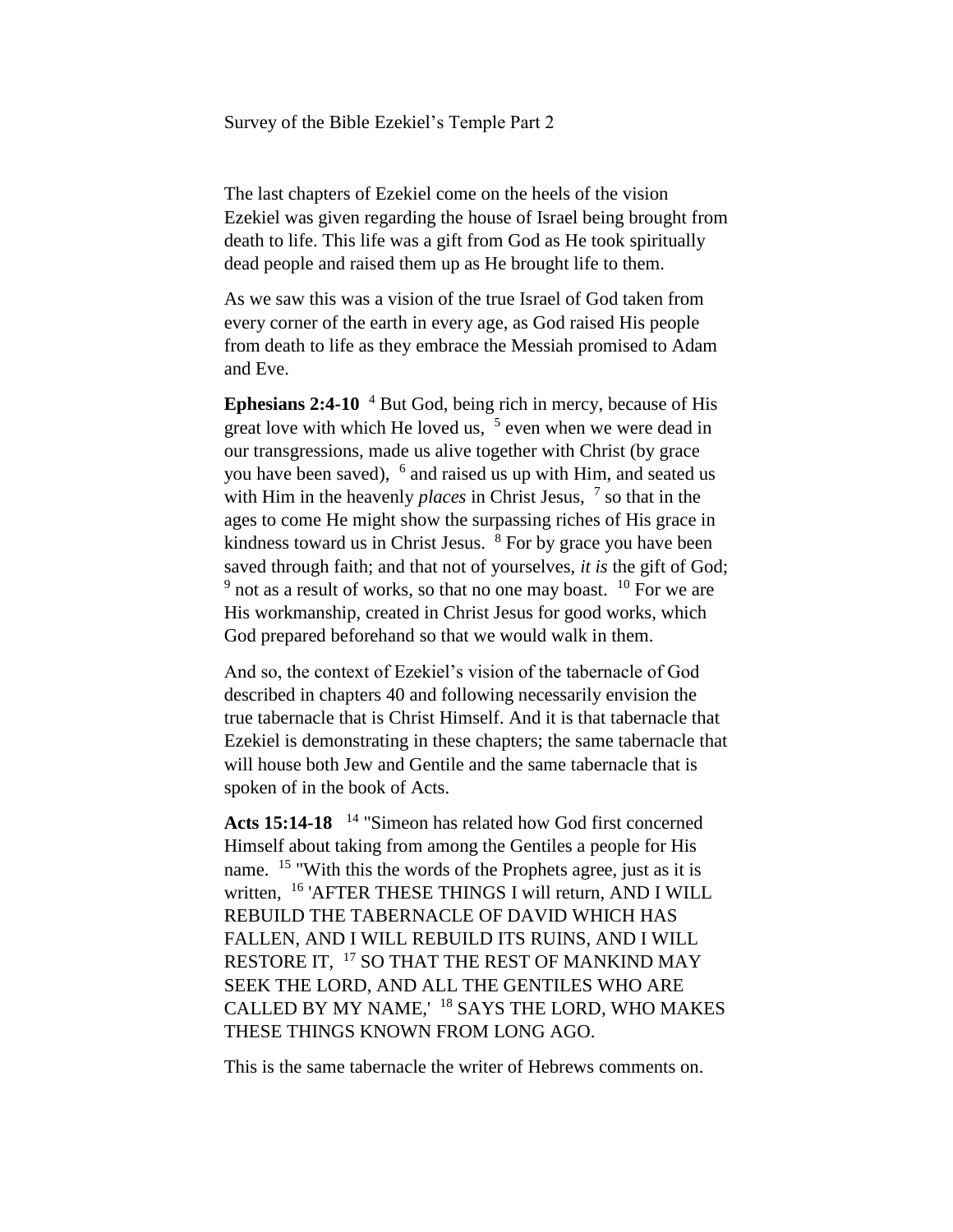**Hebrews 8:1-2** <sup>NAU</sup> Now the main point in what has been said *is this*: we have such a high priest, who has taken His seat at the right hand of the throne of the Majesty in the heavens,  $\frac{2}{3}$  a minister in the sanctuary and in the true tabernacle, which the Lord pitched, not man.

And by the way, this is the same tabernacle, according to the pattern God delivered to Moses, that our writer in Hebrews, tells us has been replaced.

**Hebrews 9:1-12** <sup>NAU</sup> Now even the first *covenant* had regulations of divine worship and the earthly sanctuary.  $2$  For there was a tabernacle prepared, the outer one, in which *were* the lampstand and the table and the sacred bread; this is called the holy place.  $3$ Behind the second veil there was a tabernacle which is called the Holy of Holies, <sup>4</sup> having a golden altar of incense and the ark of the covenant covered on all sides with gold, in which was a golden jar holding the manna, and Aaron's rod which budded, and the tables of the covenant; <sup>5</sup> and above it *were* the cherubim of glory overshadowing the mercy seat; but of these things we cannot now speak in detail. <sup>6</sup> Now when these things have been so prepared, the priests are continually entering the outer tabernacle performing the divine worship,  $\frac{7}{1}$  but into the second, only the high priest *enters* once a year, not without *taking* blood, which he offers for himself and for the sins of the people committed in ignorance. <sup>8</sup> The Holy Spirit *is* signifying this, that the way into the holy place has not yet been disclosed while the outer tabernacle is still standing, <sup>9</sup> which *is* a symbol for the present time. Accordingly both gifts and sacrifices are offered which cannot make the worshiper perfect in conscience, <sup>10</sup> since they *relate* only to food and drink and various washings, regulations for the body imposed until a time of reformation.  $11$  But when Christ appeared *as* a high priest of the good things to come, *He entered* through the greater and more perfect tabernacle, not made with hands, that is to say, not of this creation; <sup>12</sup> and not through the blood of goats and calves, but through His own blood, He entered the holy place once for all, having obtained eternal redemption.

Ezekiel has been describing a tabernacle that closely resembles the one Israel was commanded to build through Moses and then David. This was the tabernacle that was associated with the first covenant of the law, but even that tabernacle was always designed to point to the true tabernacle found in Christ.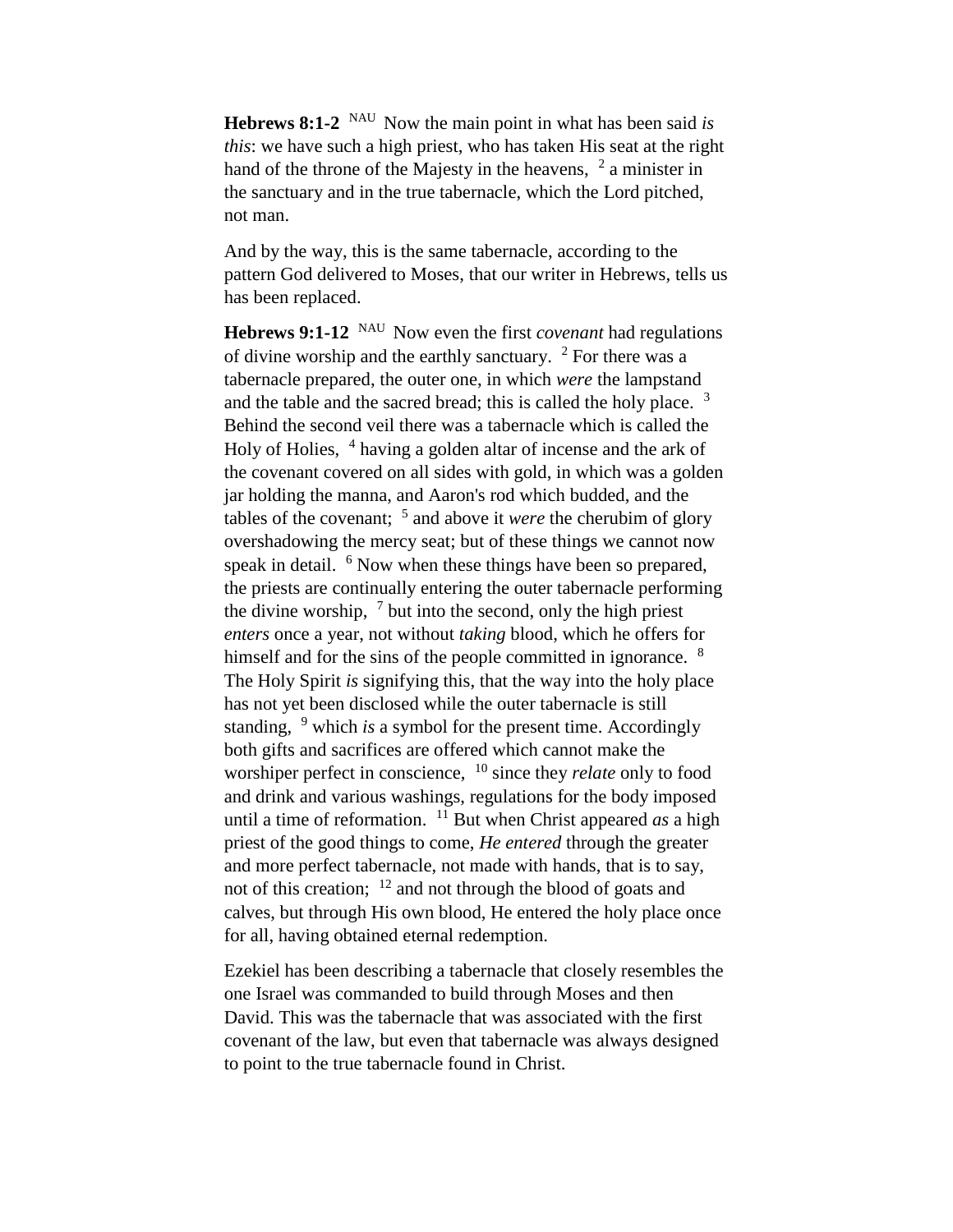And keep in mind too that just before Ezekiel is given the vision of the tabernacle he receives a promise that God will bring His people, who are identified as the house of Israel, into this tabernacle.

**Ezekiel 39:25-29**  <sup>25</sup> Therefore thus says the Lord GOD, "Now I will restore the fortunes of Jacob and have mercy on the whole house of Israel; and I will be jealous for My holy name. <sup>26</sup> "They will forget their disgrace and all their treachery which they perpetrated against Me, when they live securely on their *own* land with no one to make *them* afraid. <sup>27</sup> "When I bring them back from the peoples and gather them from the lands of their enemies, then I shall be sanctified through them in the sight of the many nations. <sup>28</sup> "Then they will know that I am the LORD their God because I made them go into exile among the nations, and then gathered them *again* to their own land; and I will leave none of them there any longer. <sup>29</sup> "I will not hide My face from them any longer, for I will have poured out My Spirit on the house of Israel," declares the Lord GOD.

This is a future promise for the house of Israel and of this house God says, "I will have poured out My Spirit on the house of Israel, declares the Lord."

Now, we've heard this language before in the book of Ezekiel.

NAU **Ezekiel 36:27** "I will put My Spirit within you and cause you to walk in My statutes, and you will be careful to observe My ordinances.

NAU **Ezekiel 37:14** "I will put My Spirit within you and you will come to life, and I will place you on your own land. Then you will know that I, the LORD, have spoken and done it," declares the LORD.'"

Both of these are references to the future of Israel, but as we've seen this is a reference to the future work of the Spirit on these people, called the house of Israel.

## **Anyone remember another O.T. prophecy regarding this future work of the Spirit on the house of Israel?**

**Joel 2:25-32** <sup>25</sup> "Then I will make up to you for the years That the swarming locust has eaten, The creeping locust, the stripping locust and the gnawing locust, My great army which I sent among you. <sup>26</sup> "You will have plenty to eat and be satisfied And praise the name of the LORD your God, Who has dealt wondrously with you;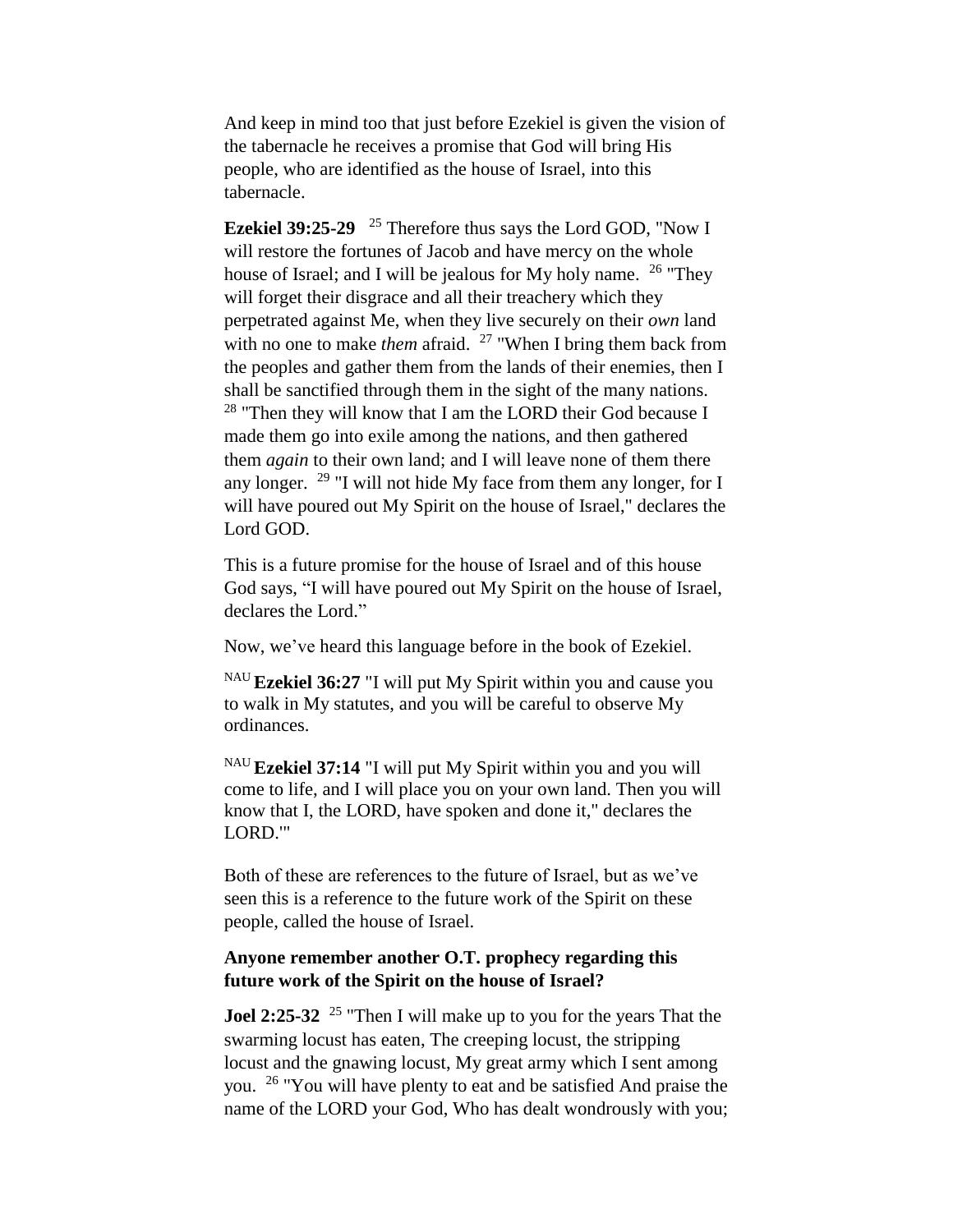Then My people will never be put to shame. <sup>27</sup> *"Thus you will know that I am in the midst of Israel, And that I am the LORD your God, And there is no other;* And My people will never be put to shame. <sup>28</sup> "It will come about after this That I will pour out My Spirit on all mankind; And your sons and daughters will prophesy, Your old men will dream dreams, Your young men will see visions.  $29$  "Even on the male and female servants I will pour out My Spirit in those days. <sup>30</sup> "I will display wonders in the sky and on the earth, Blood, fire and columns of smoke. <sup>31</sup> "The sun will be turned into darkness And the moon into blood Before the great and awesome day of the LORD comes. <sup>32</sup> "And it will come about that whoever calls on the name of the LORD Will be delivered; For on Mount Zion and in Jerusalem There will be those who escape, As the LORD has said, Even among the survivors whom the LORD calls.

## **Anyone remember when this future work of the Spirit was fulfilled for the house of Israel?**

Acts 2:1-21 <sup>NAU</sup> When the day of Pentecost had come, they were all together in one place.  $2$  And suddenly there came from heaven a noise like a violent rushing wind, and it filled the whole house where they were sitting.  $3 \text{ And}$  there appeared to them tongues as of fire distributing themselves, and they rested on each one of them. <sup>4</sup> And they were all filled with the Holy Spirit and began to speak with other tongues, as the Spirit was giving them utterance.  $5$  Now there were Jews living in Jerusalem, devout men from every nation under heaven. <sup>6</sup> And when this sound occurred, the crowd came together, and were bewildered because each one of them was hearing them speak in his own language.  $7$  They were amazed and astonished, saying, "Why, are not all these who are speaking Galileans? <sup>8</sup> "And how is it that we each hear *them* in our own language to which we were born? <sup>9</sup> "Parthians and Medes and Elamites, and residents of Mesopotamia, Judea and Cappadocia, Pontus and Asia, <sup>10</sup> Phrygia and Pamphylia, Egypt and the districts of Libya around Cyrene, and visitors from Rome, both Jews and proselytes, <sup>11</sup> Cretans and Arabs-- we hear them in our *own*  tongues speaking of the mighty deeds of God."  $12$  And they all continued in amazement and great perplexity, saying to one another, "What does this mean?"  $13$  But others were mocking and saying, "They are full of sweet wine." <sup>14</sup> But Peter, taking his stand with the eleven, raised his voice and declared to them: "Men of Judea and all you who live in Jerusalem, let this be known to you and give heed to my words. <sup>15</sup> "For these men are not drunk,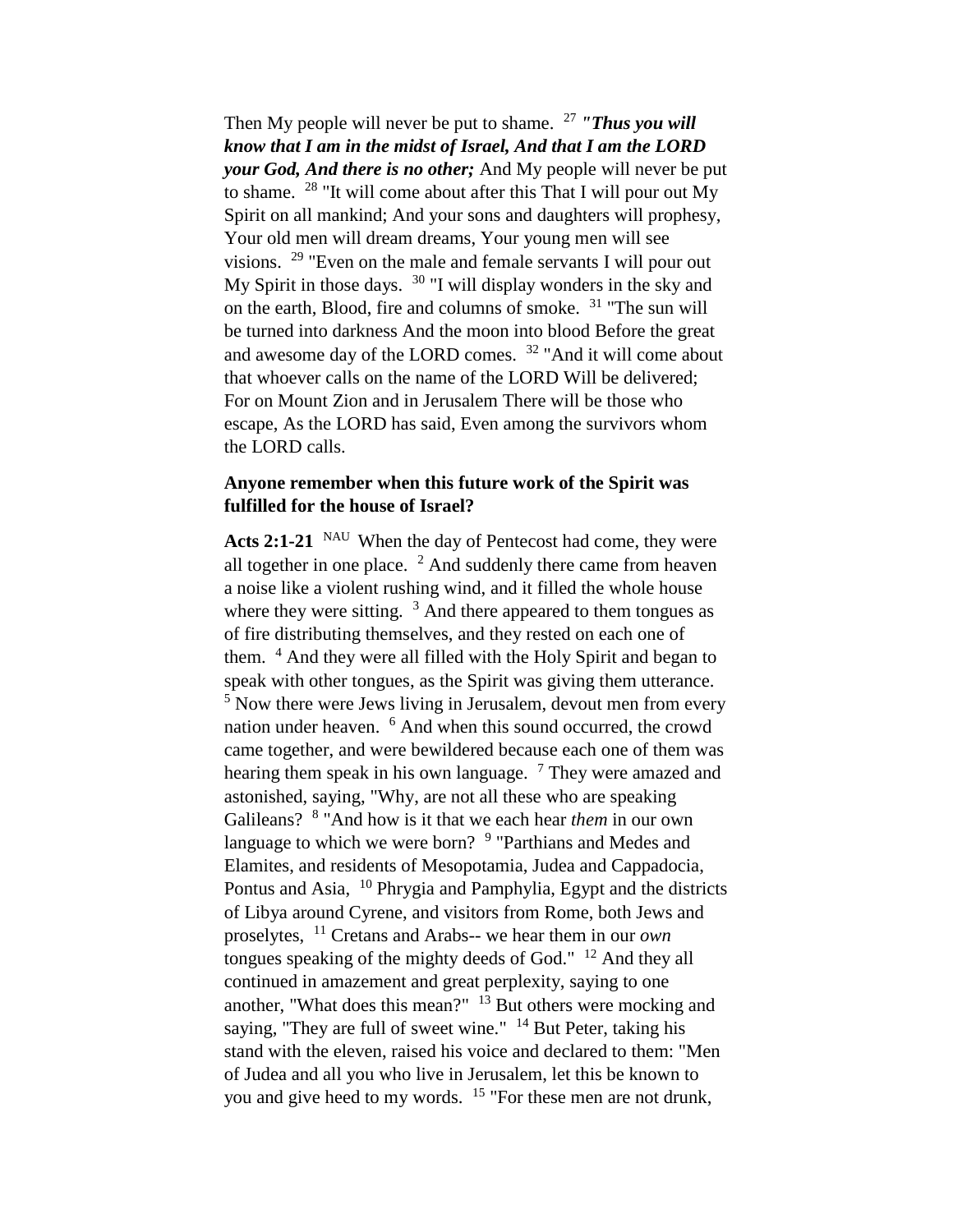as you suppose, for it is *only* the third hour of the day; <sup>16</sup> but this is what was spoken of through the prophet Joel:  $^{17}$  'AND IT SHALL BE IN THE LAST DAYS,' God says, 'THAT I WILL POUR FORTH OF MY SPIRIT ON ALL MANKIND; AND YOUR SONS AND YOUR DAUGHTERS SHALL PROPHESY, AND YOUR YOUNG MEN SHALL SEE VISIONS, AND YOUR OLD MEN SHALL DREAM DREAMS; <sup>18</sup> EVEN ON MY BONDSLAVES, BOTH MEN AND WOMEN, I WILL IN THOSE DAYS POUR FORTH OF MY SPIRIT And they shall prophesy. <sup>19</sup> 'AND I WILL GRANT WONDERS IN THE SKY ABOVE AND SIGNS ON THE EARTH BELOW, BLOOD, AND FIRE, AND VAPOR OF SMOKE. <sup>20</sup> 'THE SUN WILL BE TURNED INTO DARKNESS AND THE MOON INTO BLOOD, BEFORE THE GREAT AND GLORIOUS DAY OF THE LORD SHALL COME. <sup>21</sup> 'AND IT SHALL BE THAT EVERYONE WHO CALLS ON THE NAME OF THE LORD WILL BE SAVED.'

What Ezekiel is saying in chapter 39, which leads up to the vision of the tabernacle in chapters 40 and following, and what the prophet Joel attested to, and what Peter confirms regarding this work of the Spirit, are all the same thing, and is nothing short than the fulfillment of God's promise to bring His people, the Israel of God, from every corner of the earth in those days after Christ's resurrection, when the Spirit begins to gather His people together.

And so, when Ezekiel is given this vision of the tabernacle it is in this context, and it therefore must necessarily be describing a temple that points to the one true temple in which the Spirit gathers His people *in those days*.

This temple that Ezekiel sees is described in such detail that people have actually been able to construct it. But it's not meant to be constructed. It is meant to demonstrate how God has made this temple perfect in every way where His hand has meticulously and personally designed this temple for the specific purpose of being the means to redeeming His people.

**Revelation 7:15-17** <sup>15</sup> "For this reason, they are before the throne of God; and they serve Him day and night in His temple; and He who sits on the throne will spread His tabernacle over them. <sup>16</sup> "They will hunger no longer, nor thirst anymore; nor will the sun beat down on them, nor any heat;  $17$  for the Lamb in the center of the throne will be their shepherd, and will guide them to springs of the water of life; and God will wipe every tear from their eyes."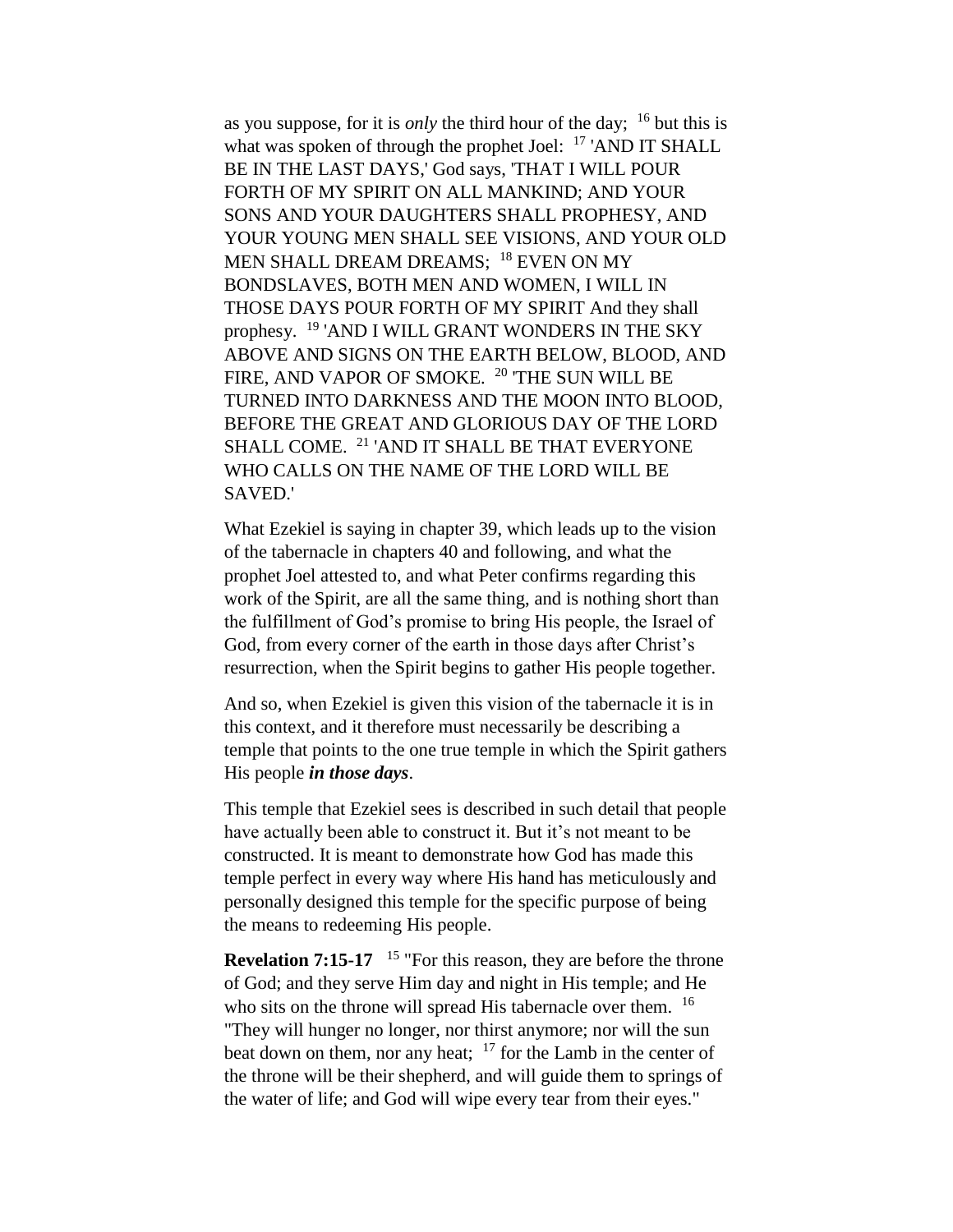**Revelation 21:3-5** <sup>3</sup> And I heard a loud voice from the throne, saying, "Behold, the tabernacle of God is among men, and He will dwell among them, and they shall be His people, and God Himself will be among them, <sup>4</sup> and He will wipe away every tear from their eyes; and there will no longer be *any* death; there will no longer be *any* mourning, or crying, or pain; the first things have passed away." <sup>5</sup> And He who sits on the throne said, "Behold, I am making all things new." And He said, "Write, for these words are faithful and true."

This is the perfect tabernacle of God that Ezekiel is pointing to with shadows and images found in a tabernacle the Jews would have been familiar with, but would not be able to build on their own, because it was never designed to be a tabernacle made with human hands.

**Acts 7:48-50** <sup>48</sup> "However, the Most High does not dwell in *houses* made by *human* hands; as the prophet says: <sup>49</sup> 'HEAVEN IS MY THRONE, AND EARTH IS THE FOOTSTOOL OF MY FEET; WHAT KIND OF HOUSE WILL YOU BUILD FOR ME?' says the Lord, 'OR WHAT PLACE IS THERE FOR MY REPOSE? <sup>50</sup> 'WAS IT NOT MY HAND WHICH MADE ALL THESE THINGS?'

This is the tabernacle that God is showing Ezekiel and what is interesting is that after Ezekiel is given all of the details of what this tabernacle looks like he is then told that within this design there is one overarching purpose to this temple.

**Ezekiel 43:11-12** <sup>11</sup> "If they are ashamed of all that they have done, make known to them the design of the house, its structure, its exits, its entrances, all its designs, all its statutes, and all its laws. And write *it* in their sight, so that they may observe its whole design and all its statutes and do them. <sup>12</sup> *"This is the law of the house: its entire area on the top of the mountain all around shall be most holy. Behold, this is the law of the house.*

## **What is God telling Israel in this statement?**

Whatever God designs it is meant to do one thing and one thing only, declare His greatness and glory in His holiness because nothing unclean shall enter into this holy temple that is not holy itself.

In fact, turn with me and tell me if you don't see Ezekiel's vision being declared.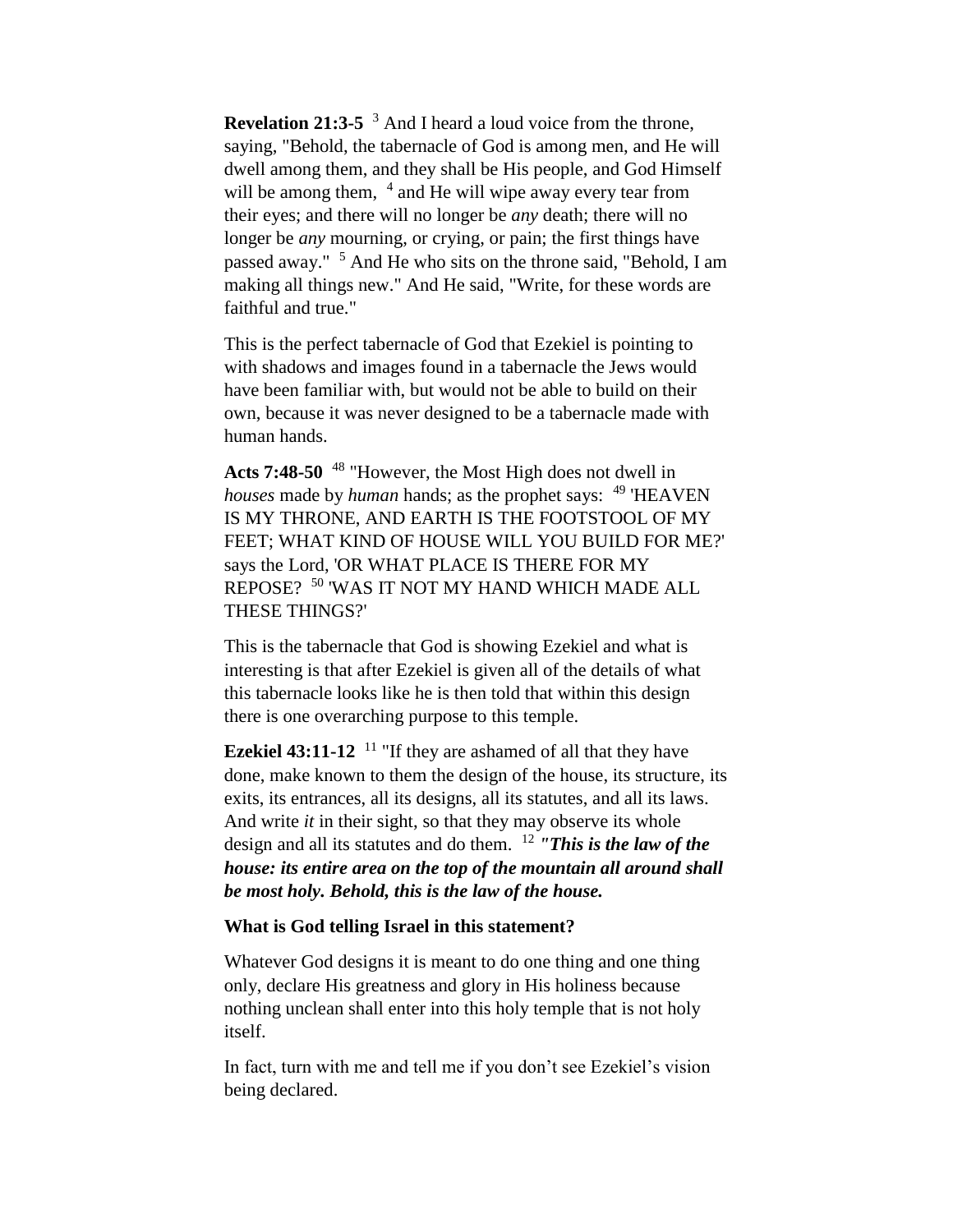**Revelation 21:15 - 27** <sup>15</sup> The one who spoke with me had a gold measuring rod to measure the city, and its gates and its wall. <sup>16</sup> The city is laid out as a square, and its length is as great as the width; and he measured the city with the rod, fifteen hundred miles; its length and width and height are equal.  $17$  And he measured its wall, seventy-two yards, *according to* human measurements, which are *also* angelic *measurements*. <sup>18</sup> The material of the wall was jasper; and the city was pure gold, like clear glass. <sup>19</sup> The foundation stones of the city wall were adorned with every kind of precious stone. The first foundation stone was jasper; the second, sapphire; the third, chalcedony; the fourth, emerald;  $^{20}$  the fifth, sardonyx; the sixth, sardius; the seventh, chrysolite; the eighth, beryl; the ninth, topaz; the tenth, chrysoprase; the eleventh, jacinth; the twelfth, amethyst.  $21$  And the twelve gates were twelve pearls; each one of the gates was a single pearl. And the street of the city was pure gold, like transparent glass.  $^{22}$  I saw no temple in it, for the Lord God the Almighty and the Lamb are its temple.  $^{23}$  And the city has no need of the sun or of the moon to shine on it, for the glory of God has illumined it, and its lamp *is* the Lamb. <sup>24</sup> The nations will walk by its light, and the kings of the earth will bring their glory into it. <sup>25</sup> In the daytime (for there will be no night there) its gates will never be closed; <sup>26</sup> and they will bring the glory and the honor of the nations into it; <sup>27</sup> and *nothing unclean, and no one who practices abomination and lying, shall ever come into it, but only those whose names are written in the Lamb's book of life.*

This is the temple that is measured out for Ezekiel and the law of the house is God's holiness.

Some people get caught up thinking that there is a deeper message in all the intricate details of this tabernacle being laid out for Ezekiel and that unless we define every single door and every single wall hanging and every single measurement that we will never truly understand the importance of this structure. And it is true that these things do have meaning.

But people can get so lost in looking at the forest of details of this tabernacle in Ezekiel that they lose sight of the tree that is to be the focus, and that's the tree of life in the center of this temple which depicts the root that supports that tree.

**Revelation 22:14** <sup>14</sup> Blessed are those who wash their robes, so that they may have the right to the tree of life, and may enter by the gates into the city.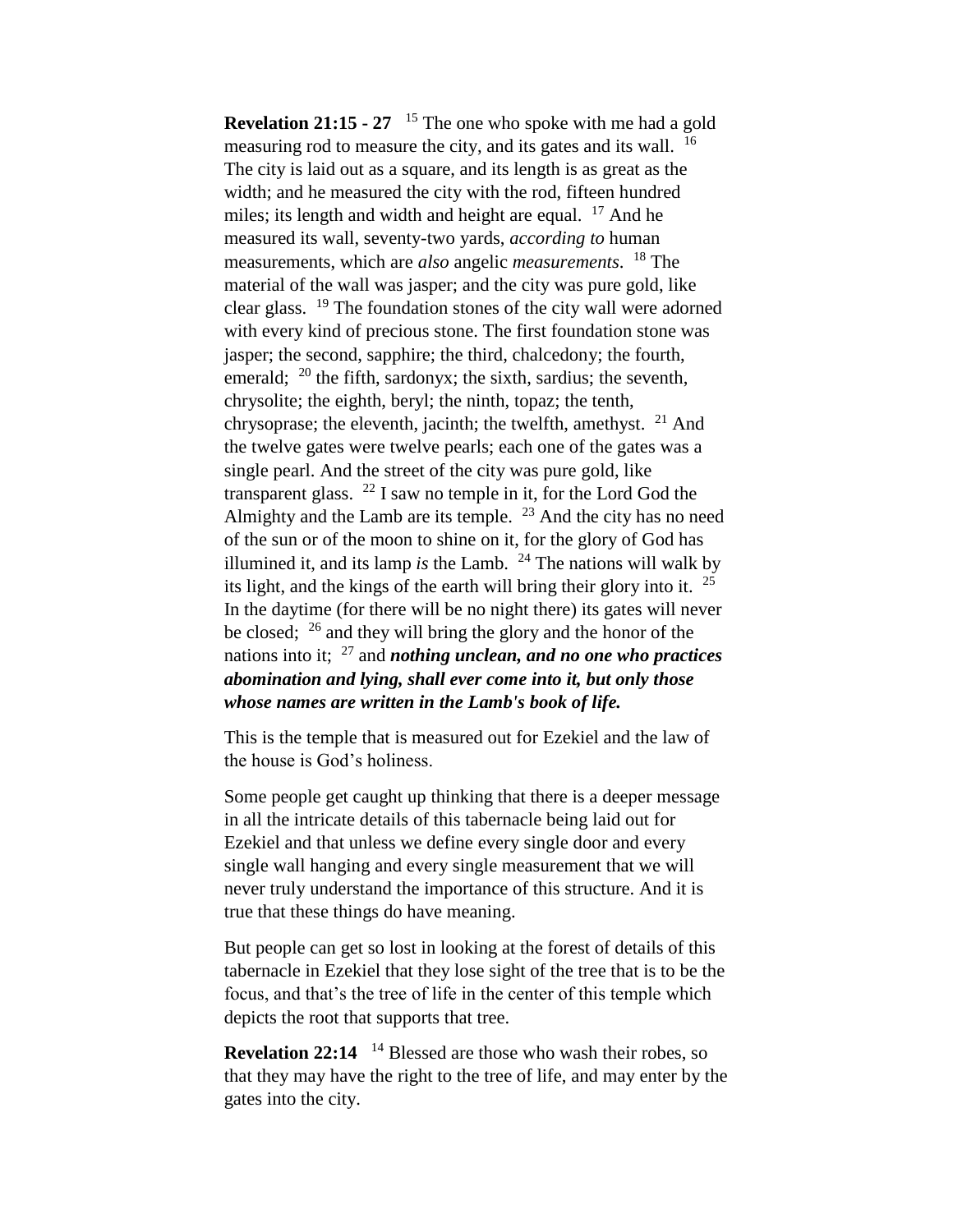**Revelation 22:16** <sup>16</sup> "I, Jesus, have sent My angel to testify to you these things for the churches. I am the root and the descendant of David, the bright morning star."

But, as we come back to Ezekiel we get another glimpse into this tabernacle that might seem reminiscent.

**Ezekiel 47:1-9** NAU Then he brought me back to the door of the house; and behold, water was flowing from under the threshold of the house toward the east, for the house faced east. And the water was flowing down from under, from the right side of the house, from south of the altar.  $2$  He brought me out by way of the north gate and led me around on the outside to the outer gate by way of *the gate* that faces east. And behold, water was trickling from the south side.  $3$  When the man went out toward the east with a line in his hand, he measured a thousand cubits, and he led me through the water, water *reaching* the ankles. <sup>4</sup> Again he measured a thousand and led me through the water, water *reaching* the knees. Again he measured a thousand and led me through *the water*, water *reaching* the loins. <sup>5</sup> Again he measured a thousand; *and it was* a river that I could not ford, for the water had risen, *enough* water to swim in, a river that could not be forded. <sup>6</sup> He said to me, "Son of man, have you seen *this*?" Then he brought me back to the bank of the river.  $<sup>7</sup>$  Now when I had returned, behold, on the bank of the river there</sup> *were* very many trees on the one side and on the other. <sup>8</sup> Then he said to me, "These waters go out toward the eastern region and go down into the Arabah; then they go toward the sea, being made to flow into the sea, and the waters *of the sea* become fresh. <sup>9</sup> "It will come about that every living creature which swarms in every place where the river goes, will live. And there will be very many fish, for these waters go there and *the others* become fresh; so everything will live where the river goes.

Does any of this sound familiar?

**Revelation 22:1-7** <sup>NAU</sup> Then he showed me a river of the water of life, clear as crystal, coming from the throne of God and of the Lamb,  $2$  in the middle of its street. On either side of the river was the tree of life, bearing twelve *kinds of* fruit, yielding its fruit every month; and the leaves of the tree were for the healing of the nations. <sup>3</sup> There will no longer be any curse; and the throne of God and of the Lamb will be in it, and His bond-servants will serve Him; <sup>4</sup> they will see His face, and His name *will be* on their foreheads. <sup>5</sup> And there will no longer be *any* night; and they will not have need of the light of a lamp nor the light of the sun,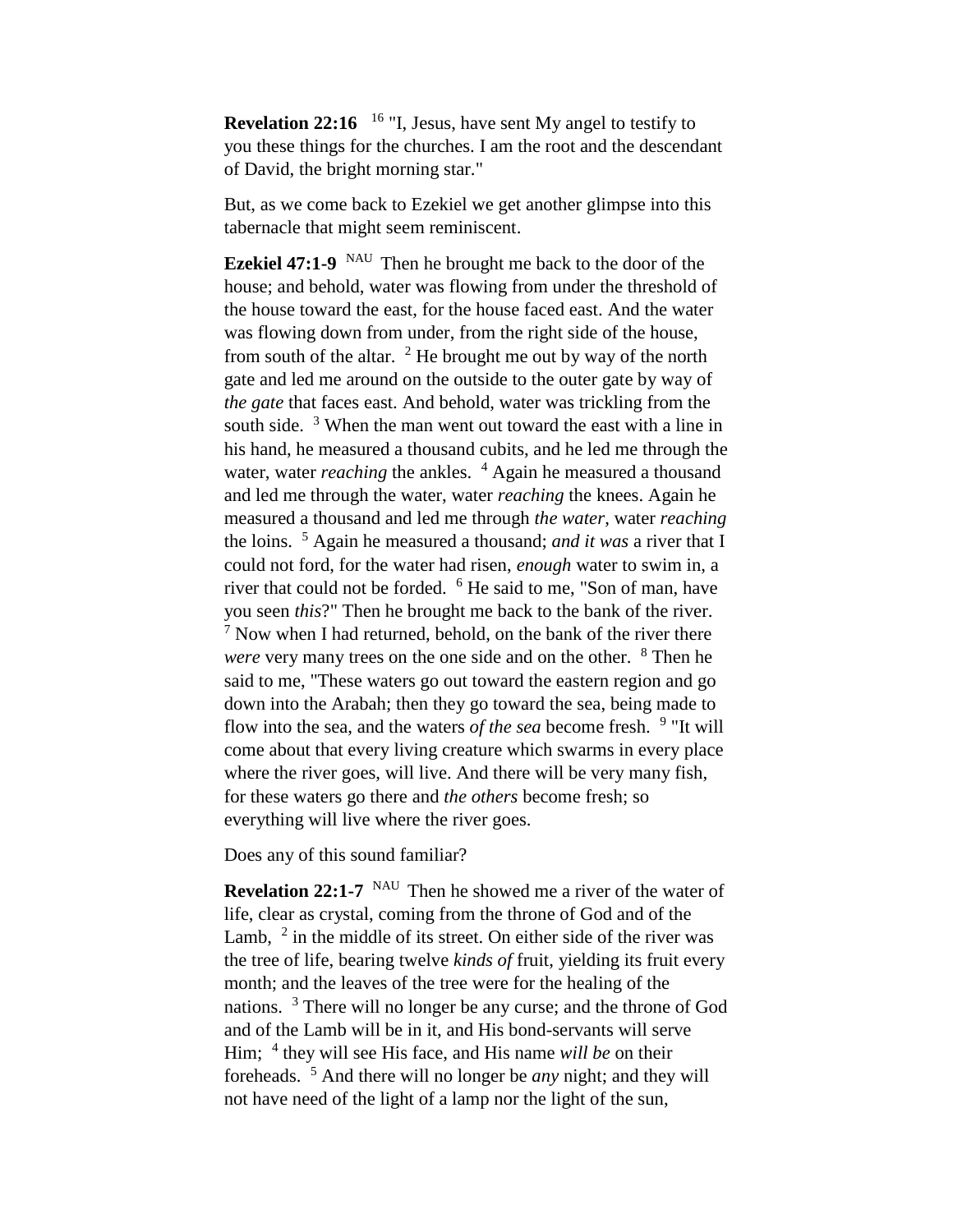because the Lord God will illumine them; and they will reign forever and ever. <sup>6</sup> And he said to me, "These words are faithful and true"; and the Lord, the God of the spirits of the prophets, sent His angel to show to His bond-servants the things which must soon take place. <sup>7</sup> "And behold, I am coming quickly. Blessed is he who heeds the words of the prophecy of this book."

It is in this context that we revisit the people of God in the midst of His tabernacle in the book of Revelation, where we are told that they reign with Him for a thousand years, the same thousand years whereby Satan is bound.

**Revelation 20:2-10** <sup>2</sup> And he laid hold of the dragon, the serpent of old, who is the devil and Satan, and bound him for a thousand years; <sup>3</sup> and he threw him into the abyss, and shut *it* and sealed *it*  over him, so that he would not deceive the nations any longer, until the thousand years were completed; after these things he must be released for a short time. <sup>4</sup> Then I saw thrones, and they sat on them, and judgment was given to them. And I *saw* the souls of those who had been beheaded because of their testimony of Jesus and because of the word of God, and those who had not worshiped the beast or his image, and had not received the mark on their forehead and on their hand; and they came to life and reigned with Christ for a thousand years. <sup>5</sup> The rest of the dead did not come to life until the thousand years were completed. This is the first resurrection. <sup>6</sup> Blessed and holy is the one who has a part in the first resurrection; over these the second death has no power, but they will be priests of God and of Christ and will reign with Him for a thousand years.  $\frac{7}{7}$  When the thousand years are completed, Satan will be released from his prison,  $8$  and will come out to deceive the nations which are in the four corners of the earth, Gog and Magog, to gather them together for the war; the number of them is like the sand of the seashore.  $9$  And they came up on the broad plain of the earth and surrounded the camp of the saints and the beloved city, and fire came down from heaven and devoured them. <sup>10</sup> And the devil who deceived them was thrown into the lake of fire and brimstone, where the beast and the false prophet are also; and they will be tormented day and night forever and ever.

I know I told you last week that we would visit this passage, but as I went through what God revealed to Ezekiel I was struck with so many things that I had to try and expound them to help to bring to light the need for Ezekiel to be shown this amazing temple.